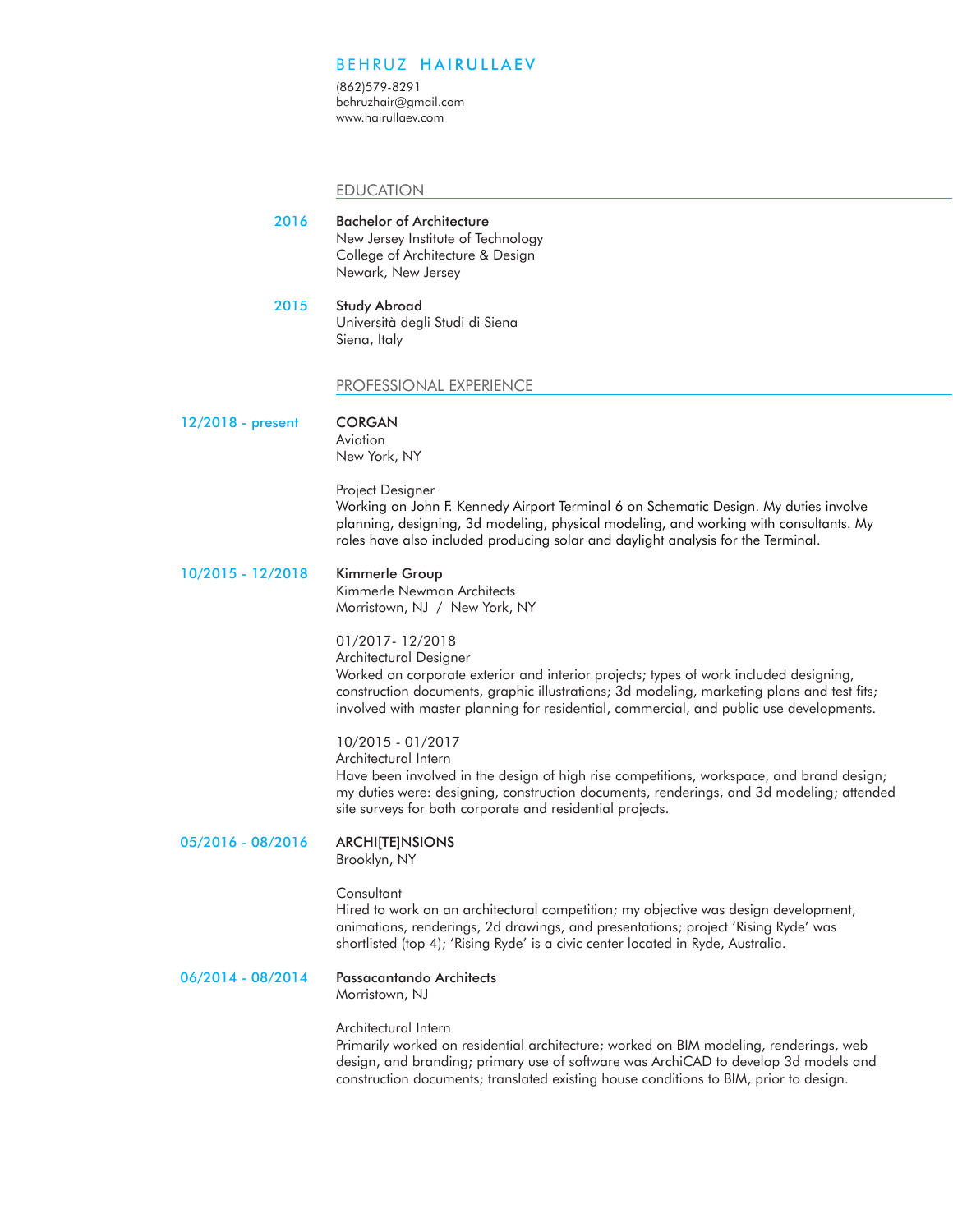## BEHRUZ HAIRULLAEV

(862)579-8291 behruzhair@gmail.com www.hairullaev.com

PUBLICATIONS

- 2019 DESIGNERS CREATE ' HOLOGRAPHIC REALITY' MEGASTRUCTURES designboom Magazine - Cristina Gomez
- 2019 HOLOGRAPHIC REALITY ARCHITECT Magazine Magazine
- 2019 Así es el increíble proyecto de realidad holográfica que puede cambiar la vida ciudades idealista Magazine - Vicent Selva
- 2019 HOLOGRAPHIC REALITY: MAKING LARGE-SCALE ILLUSIONS A COLLECTIVE EXP. WEB URBANIST Magazine - SA Rogers
- HOLOGRAPHIC REALITY KooZA/arch Magazine 2019
- 318\_BEHRUZ HAIRULLAEV, BRANDON MUIR AND LICAUSI: HOLOGRAPHIC REALITY The Archiologist Magazine 2019
- HOLOGRAPHIC REALITY: About Virtual, Augmented and Holographic reality C A G E Magazine 2019
- OBLIQUE MOTION BOOOOOOOM Magazine 2019
- HOLOGRAPHIC REALITY BOOOOOOOM Magazine 2019
- HOLOGRAPHIC REALITY ARCHUE Magazine 2019
- Zoetic Center: Manhattan Marine Transfer Station ARCH-REPORTER Magazine 2017
- Design for Living: Behruz Hairullaev '16 and Brandon Muir '17 NJIT News Magazine - Christina Crovetto 2017
- Soft City Center: Modasa Gujarat India NJIT Book 2017